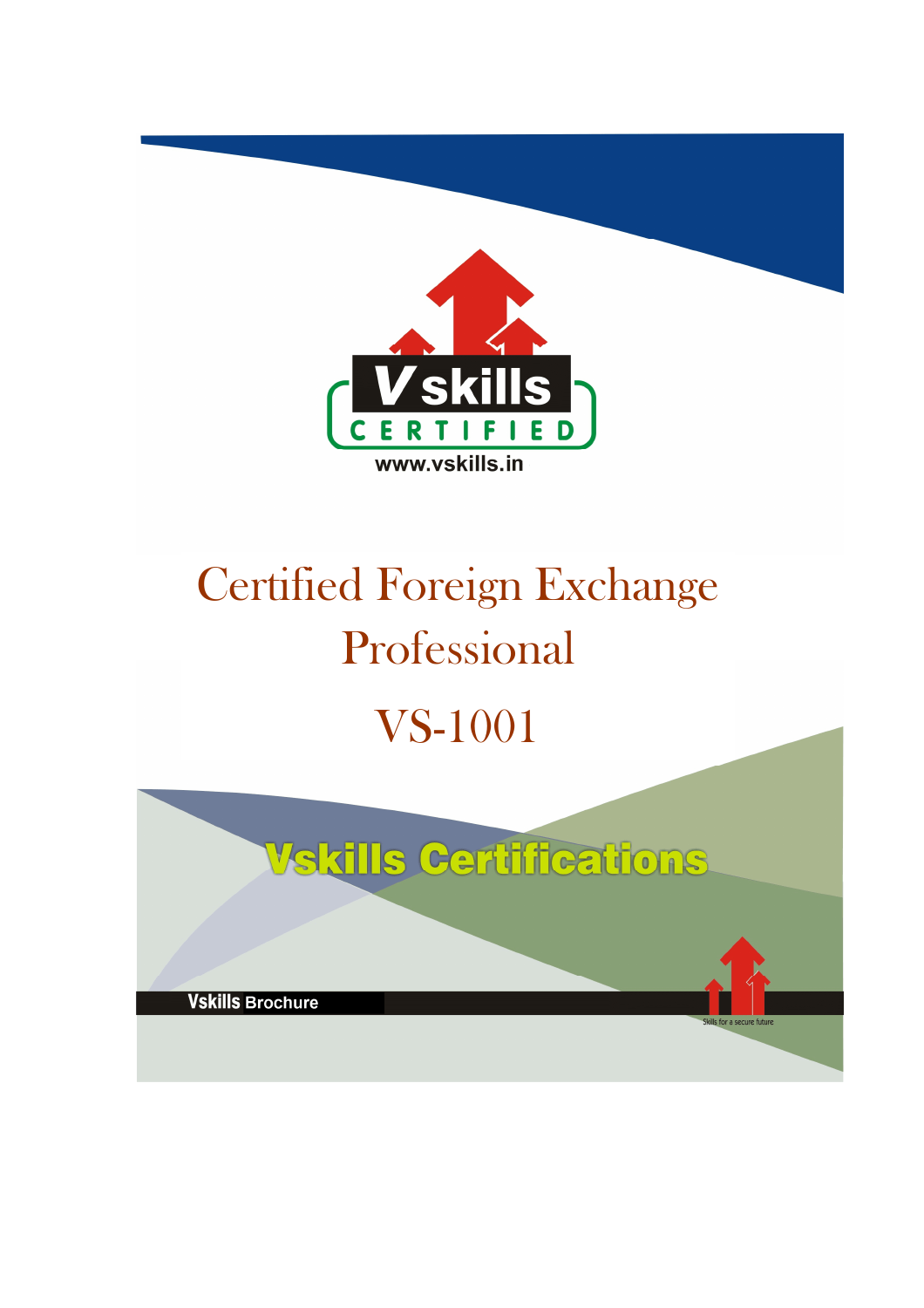# Certified Foreign Exchange Professional

# Certificate Code VS-1001

Vskills certification in foreign exchange introduces candidates to various aspects of the largest financial market in the world, trading, bank's foreign exchange and treasury department, risk management, macroeconomic parameters and practical aspects of foreign exchange markets. A Vskills Certified foreign exchange professional finds employment in various retail banks, investment banks, research firms, and treasury departments of various MNCs.

# Why should one take this certification?

To demonstrate clear understanding of foreign exchange and practical aspects of foreign exchange markets and to get a visible recognition for this knowledge

# Who will benefit from taking this certification?

Students looking to find employment in treasury departments of bank trading foreign exchange, research departments of banks and corporate treasuries, teachers of finance, managers of companies who wish to understand foreign exchange, owners of small and medium export import firms who want to have a better control over their foreign exchange exposure and anyone having interest in the Foreign Exchange Markets.

# Test Details:

- Duration:  $60$  minutes
- No. of questions:  $50$
- Maximum marks: 50, Passing marks:  $25 \cdot (50\%)$ ; There is no negative marking in this module.

# Fee Structure:

Rs. 3,499/- (Excludes taxes)\* \*Fees may change without prior notice, please refer http://www.vskills.in for updated fees

# Companies that hire Vskills Certified Foreign Exchange Professionals

Vskills Certified Foreign Exchange Professionals might find employment in banks dealing in currency trading and research, retail banks dealing with NRI customers for their foreign exchange deposits and currency exchange firms. There is an employment scope in the corporate treasuries of big companies as well to manage the foreign exchange risk exposure.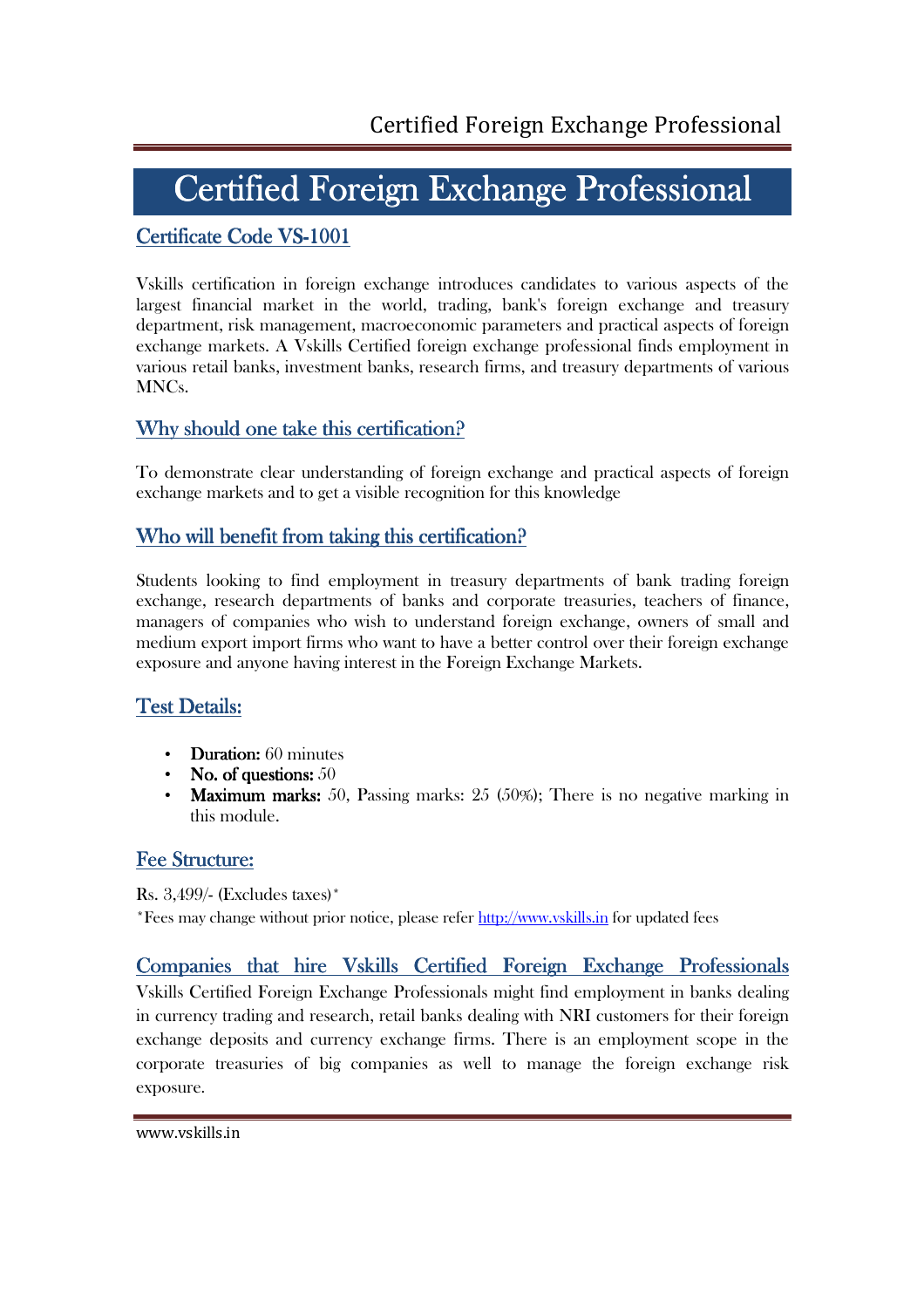# **Table of Content**

# **Introduction**

- What is Foreign Exchange
- Why is foreign exchange important to us?
- What is a foreign Exchange market?
- Foreign Exchange as a Financial Market
- Foreign Exchange is an OTC Market (Over The Counter)
- **Market Participants**

# History of Foreign Exchange

- **Gold Standard**
- Main Stages of Recent Foreign Exchange Development
- Important landmarks of Currency Markets

# Foreign Exchange Basics

- Rates of Exchange
- **Primary and Counter Currency**
- Market Maker and Market Taker
- Bid/Offer Rate
- **Middle Rate**
- Cross Rates
- Factors affecting exchange rate fluctuations
- Supply and demand
- The Balance of Payments
- Confidence and speculation
- **Central bank intervention**
- Exchange Control
- **Interest rate differentials**
- **Leads and Lags**
- **Hot Money**
- **Major Currencies**
- Fixed, Floating and Dirty Float
- **Trading Terminology**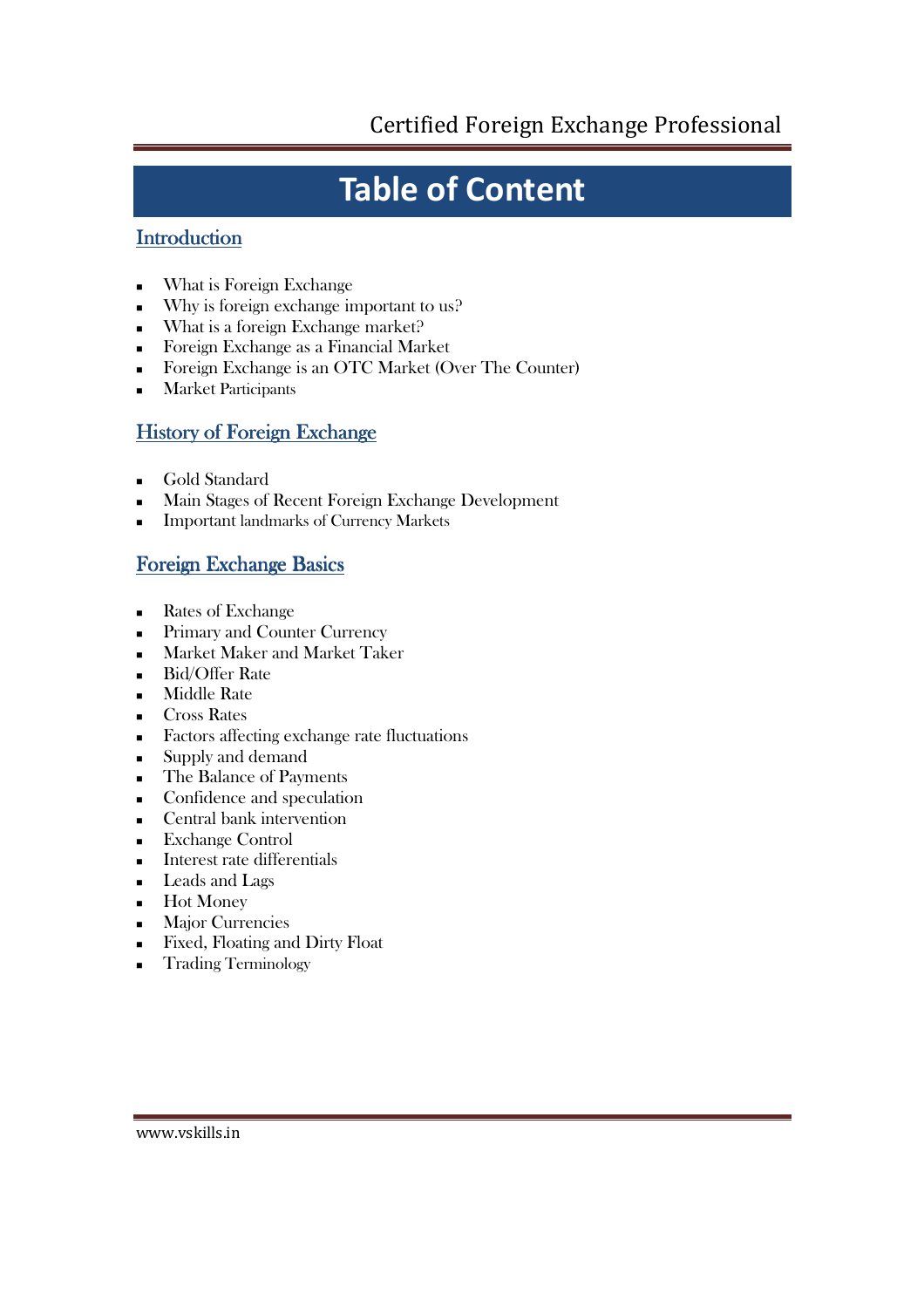# Foreign Exchange Risk

- Effect of fluctuations in exchange rates: exposure and foreign exchange risk
- Exchange Rate Risk
- **Interest Rate Risk**
- **Credit Risk**
- Country Risk
- **How** to manage your risk

# Kinds of Foreign Exchange Market

- **Spot Market**
- **Forwards Market**
- **Currency Forward Swaps**
- **Futures Market**
- Strategies using Currency Futures
- Hedging using Currency Futures
- **Speculation in Currency Futures**
- Currency Options

# Currency markets in India

- **Product Specification**
- Uses of Currency Futures at NSE
- **Membership**
- Clearing, Settlement and Risk Management

# Fundamental Analysis

- Economic Fundamentals: Theories of Exchange Rate Determination
- Economic Indicators
- Financial and Sociopolitical Factors

# Technical Analysis

- The Fundamentals of Technical Analysis
- **Types of charts**
- Trends, Support and Resistance
- **Trend Reversal Patterns**
- **Trend Continuation Patterns**
- $\blacksquare$  Gaps
- Fibonacci Analysis and Elliott Waves Theory
- The Elliott Waves

www.vskills.in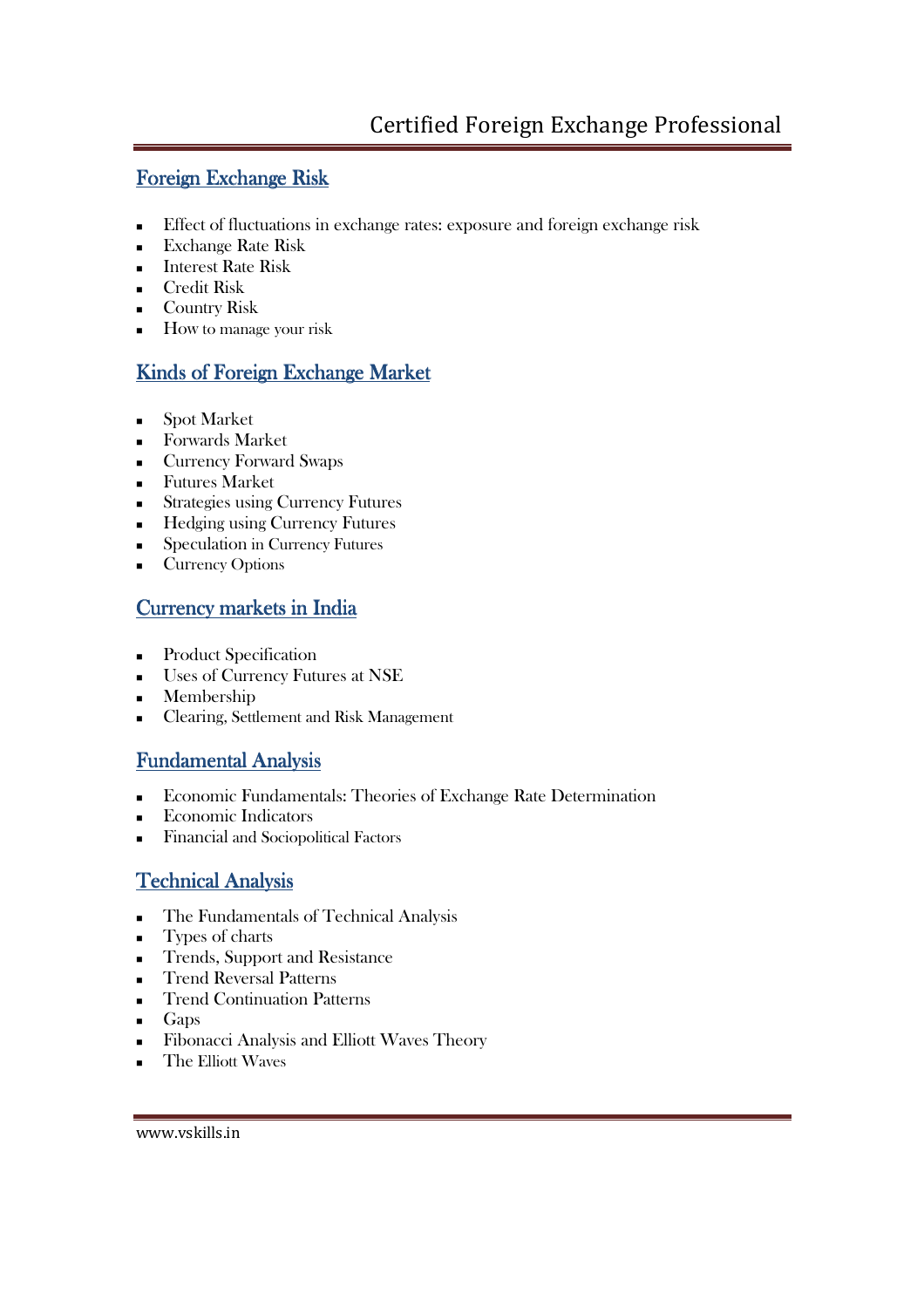# **Treasury**

- Role of Treasury
- **Front Office**
- **Back Office**
- Credit Control
- **Investment Bank**
- Largest Full Service Investment Banks that hire Foreign Exchange Traders and Analysts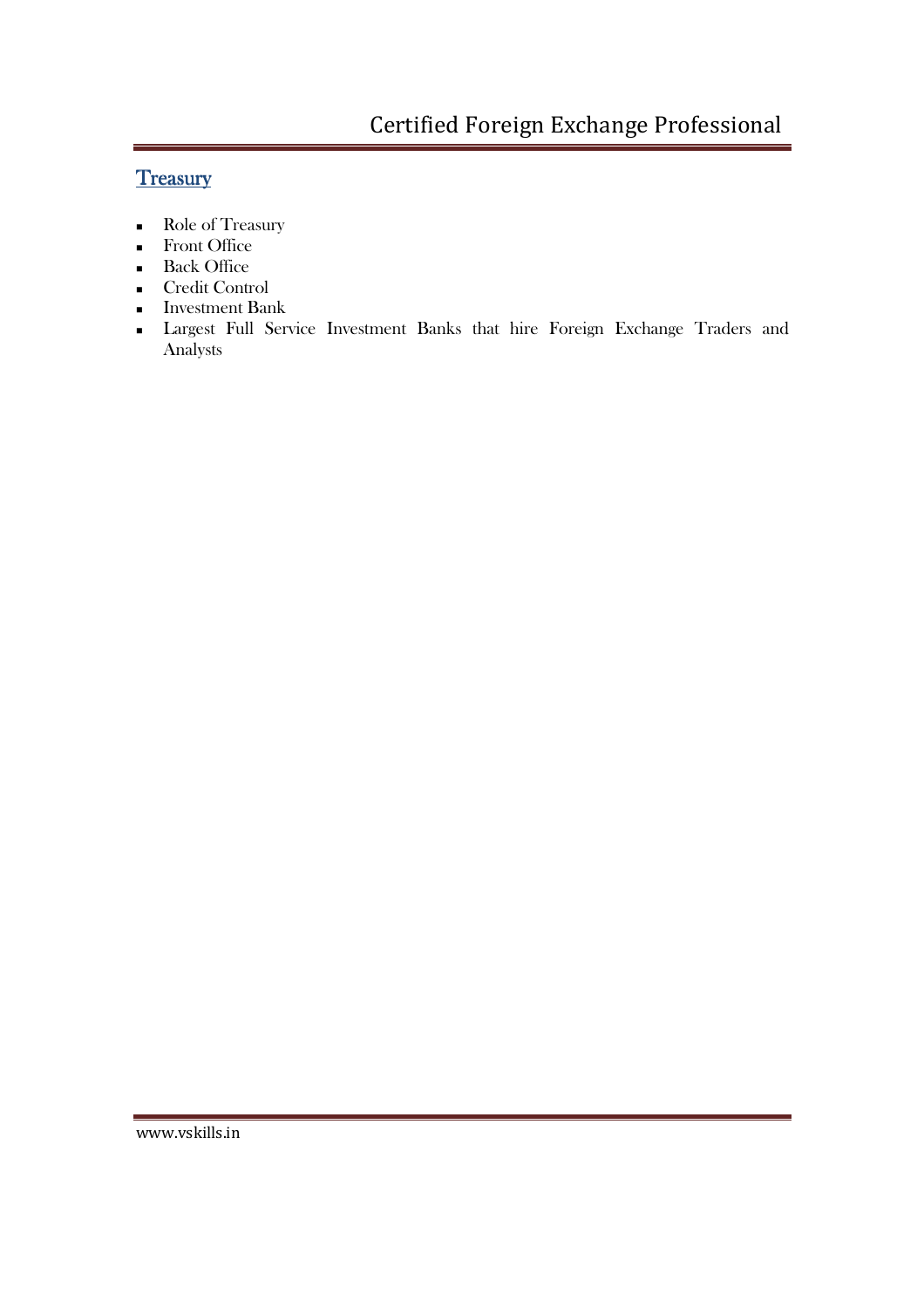# **Sample Questions**

# 1. An appreciation of the Rupee relative to the US Dollar would be expected to have which of the following effects?

A. Increase US exports to India

B. Increase US imports from India

C. Raise the cost to Americans for Indian imports

D. Create Balance of Payments surplus for India

# 2. Which of the systems occurred first in the history of international banking  $\Omega$

- A. Post Bretton Woods
- B. European Monetary Union
- C. Gold Standard
- D. Gold Exchange Standard

# 3. When Americans or foreigners expect the return on \_\_\_\_\_ deposits to be high relative to the return on \_\_\_\_\_ deposits, there is a higher demand for dollar deposits and a correspondingly lower demand for foreign deposits

A. dollar; dollar

- B. dollar; foreign
- C. foreign; dollar
- D. foreign; foreign

# 4. If the French demand for American exports rises at the same time that U.S. productivity rises relative to French productivity, then, in the long run,

- A. the euro should appreciate relative to the dollar
- B. the dollar should depreciate relative to the euro

C. the dollar should appreciate relative to the euro

D. it is not clear whether the euro should appreciate or depreciate relative to the dollar.

# 5. If portable disk players made in China are imported into the United States, the Chinese manufacturer is paid in

A. Dollars

- B. Chinese Yuan
- C. Euros or some third currency
- D. International monetary credits

### Answer: 1 (C), 2 (C), 3 (B), 4 (C), 5 (B)